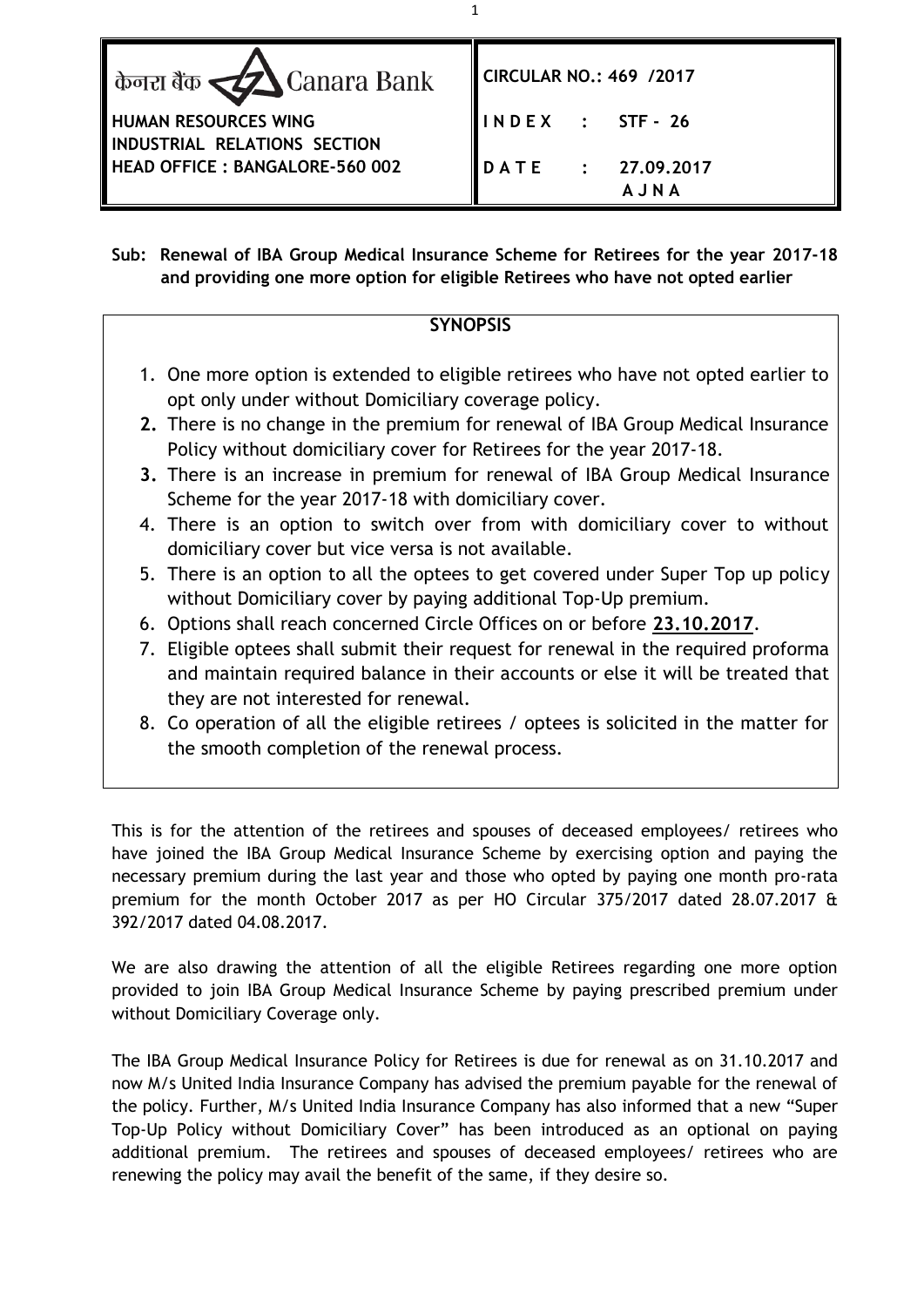# **1. The details of renewal premium as communicated by M/s United India Insurance Company, is as under:-**

| <b>CATEGORY</b>                   |                              |               | <b>PREMIUM</b>                    |                 |
|-----------------------------------|------------------------------|---------------|-----------------------------------|-----------------|
|                                   | <b>OPTION 1 (WITHOUT</b>     |               | <b>OPTION 2 (WITH DOMICILIARY</b> |                 |
|                                   | <b>DOMICILIARY TREATMENT</b> |               | <b>TREATMENT COVERAGE)</b>        |                 |
|                                   | <b>COVERAGE)</b>             |               |                                   |                 |
| For<br>Retired<br>clerical<br>and |                              |               |                                   |                 |
| Subordinate Staff (including Part | Premium                      | Rs. 10,452/-  | Premium                           | Rs. 23,517/-    |
| Time Employees/ HKPs) & Spouses   | GST @ 18 %                   | Rs. 1.881/-*  | GST @ 18 %                        | Rs. $4.233/$ -* |
| of such deceased employees /      |                              |               |                                   |                 |
| retired employees.                | Total                        | Rs. 12,333/-  | Total                             | Rs. 27,750/-    |
|                                   |                              |               |                                   |                 |
| For Retired Officers & Spouses of | Premium                      | Rs. 13,935/-  | Premium                           | Rs. 31,354/-    |
| such deceased Officers / retired  | GST @ 18 $%$                 | Rs. 2,508/-*  | GST @ 18 %                        | $Rs. 5,644/$ *  |
| officers.                         |                              |               |                                   |                 |
|                                   | Total                        | Rs. 16, 443/- | Total                             | Rs. 36,998/-    |

\*subject to changes as per Government norms at the time of debiting the amount.

M/s United India Insurance Company has reiterated that "Under Option 2" domiciliary treatment expenses reimbursement is covered upto Rs.30,000/- for workman retirees and spouses of such deceased employees/ retirees with overall Sum Insured of Rs. 3,00,000/-. Similarly, for retired officers/ spouses of deceased officers / retired officers domiciliary treatment expenses reimbursement is covered upto Rs. 40,000/- with overall Sum Insured of Rs. 4,00,000/-. All other policy terms which are communicated by posting in website shall remain unchanged.

### **2. Super Top up Policy without Domiciliary coverage**

The details of premium for "Super Top Up Policy Without Domiciliary Cover" as communicated by M/s United India Insurance Company, is as under:

| Category        | Sum<br>Insured     | of Threshhold i.e. the Premium |           | GST@18% | Gross<br>Premium      |
|-----------------|--------------------|--------------------------------|-----------|---------|-----------------------|
|                 | the<br>two<br>new  | Sum insured under excluding    |           |         | payable<br>per        |
|                 | Top<br>Super<br>up | policy GST<br>main<br>the      |           |         | incl.<br>of<br>family |
|                 | policies           | which<br>after<br>thel         |           |         | GST @ 18%             |
|                 |                    | Super Top up policy            |           |         |                       |
|                 |                    | will trigger                   |           |         |                       |
| Staff<br>Award  | 4,00,000           | 3,00,000                       | $2.975/-$ | $536/-$ | $3.511/-$             |
| Retiree         |                    |                                |           |         |                       |
| Officer Retiree | 5,00,000           | 4,00,000                       | $3,225/-$ | $581/-$ | $3,806/-$             |

The retirees and spouses of deceased employees/ retirees who wish to opt for "Super Top Up Policy" shall note that same will not cover Domiciliary (OPD) Treatment under any circumstances.

Further, the commencement date of the "Super Top Up Policy Without Domiciliary Cover" if opted, shall start from 1<sup>st</sup> November 2017 along with the main policy.

The policy, subject to the terms and conditions of "Super Top Up Policy Without Domiciliary Cover" is identical to the cover of the IBA Retiree Policy without the domiciliary cover. In case of claim, the basic policy / policies will be triggered first and only if the Sum insured is exhausted, the Super Top Up Policy will be activated.

### **3. One more option to existing retirees and spouses of deceased employees/ retirees who have not opted earlier to Join the IBA Medical Insurance Scheme:**

M/s United India Insurance Company has extended one more option to the eligible retirees and spouses of deceased retirees / deceased employees who have not opted earlier to IBA Group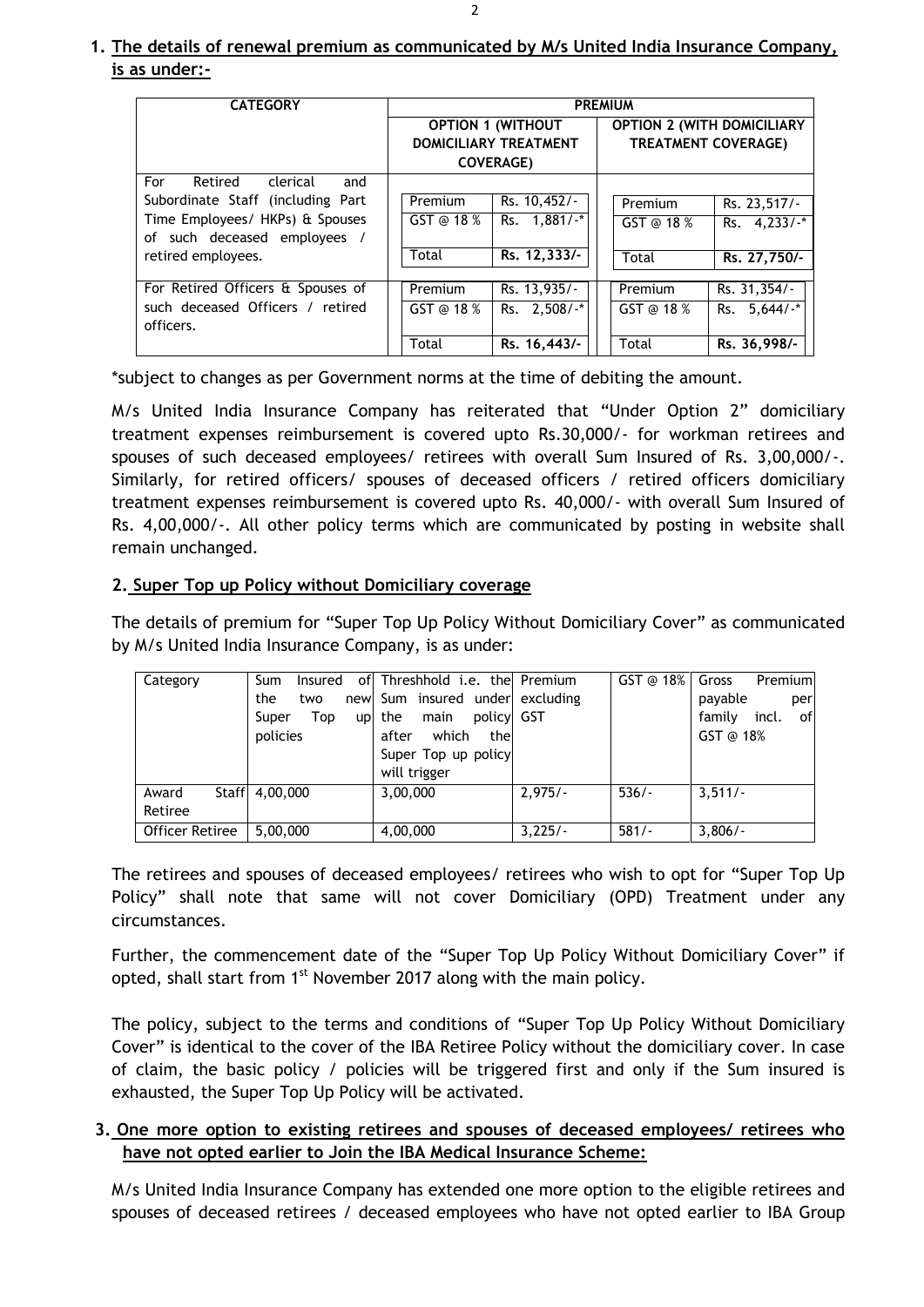Medical Insurance Policy, for joining IBA Group Health Insurance Policy for Retirees under without Domiciliary Cover only.

As per the above option, only such retirees who exited from the services of the Bank on account of "Superannuation, VRS, SVRS" and spouses of such deceased retirees/deceased employees, though eligible, had not opted earlier, are only eligible to exercise option now.

#### **4. Option to switch over to "Without Domiciliary Cover"**

Existing retirees and spouses of deceased employees/ retirees who are covered under "With Domiciliary (OPD) Cover" for the year 2016-17 which is expiring on 31.10.2017 are allowed to switch over to "Without Domiciliary Cover" if they desire so.

However, option to switch over to "With Domiciliary (OPD) Cover" is not available to such retirees and spouses of deceased employees/ retirees who had opted for "Without Domiciliary Cover" for the year 2016-17 which is expiring on 31.10.2017.

It shall be noted that the existing employees who retired/retiring from 01.10.2016 to 30.09.2017 / spouses of deceased employees who expired on or after 01.10.2016 shall exercise their option to "With Domiciliary Policy" if they so wish, at the time of paying pro-rata premium as per HO Circular 375/2017 dated 28.07.2017 & 392/2017 dated 04.08.2017. At the time of paying pro-rata premium, if they opt for "Without Domiciliary Policy" they will not be allowed to switch over to "With Domiciliary Cover" at the time of renewal.

#### **5. Other conditions:**

- a. The retirees and spouses of deceased employees/ retirees who are covered under "With Domiciliary Policy" for the year 2016-17 which is expiring on 31.10.2017, and interested to renew the policy shall submit their request to the respective HRM Section, Circle Office, as per Annexure 1. The additional details for filling the spouse details where the retiree expired during the currency of the last years policy is given in the overleaf and same needs to be filled by such spouse of deceased retiree.
- b. The retirees and spouses of deceased employees / retirees who are interested to renew the policy "Without Domiciliary Cover" shall submit their request as per Annexure 2. The additional details for filling the spouse details where the retiree expired during the currency of the last years policy is given in the overleaf and same needs to be filled by such spouse of deceased retiree.
- c. The eligible retirees who have not opted to IBA Group Medical Insurance Policy earlier, may join Retirees' IBA Group Health Insurance Policy **"Without Domiciliary Cover" only,** by submitting their request to the concerned HRM Section, Circle Office, as per Annexure 3.

The eligible spouses of such deceased employees /retirees who have not opted to IBA Group Medical Insurance Policy earlier, may join Retirees' IBA Group Health Insurance Policy **"Without Domiciliary Cover" only,** by submitting their option to the concerned HRM Section, Circle Office, as per Annexure 4.

d. A separate column for opting "Super Top Up Policy without Domiciliary Cover" has been provided in all the above Annexures. Those who wish to opt may sign separately at the place provided for, if they wish to opt for Super Top up cover. If the same is not signed, it will be treated that the retiree / spouse of deceased employee/retiree is not interested for opting "Super Top Up Policy without Domiciliary Cover".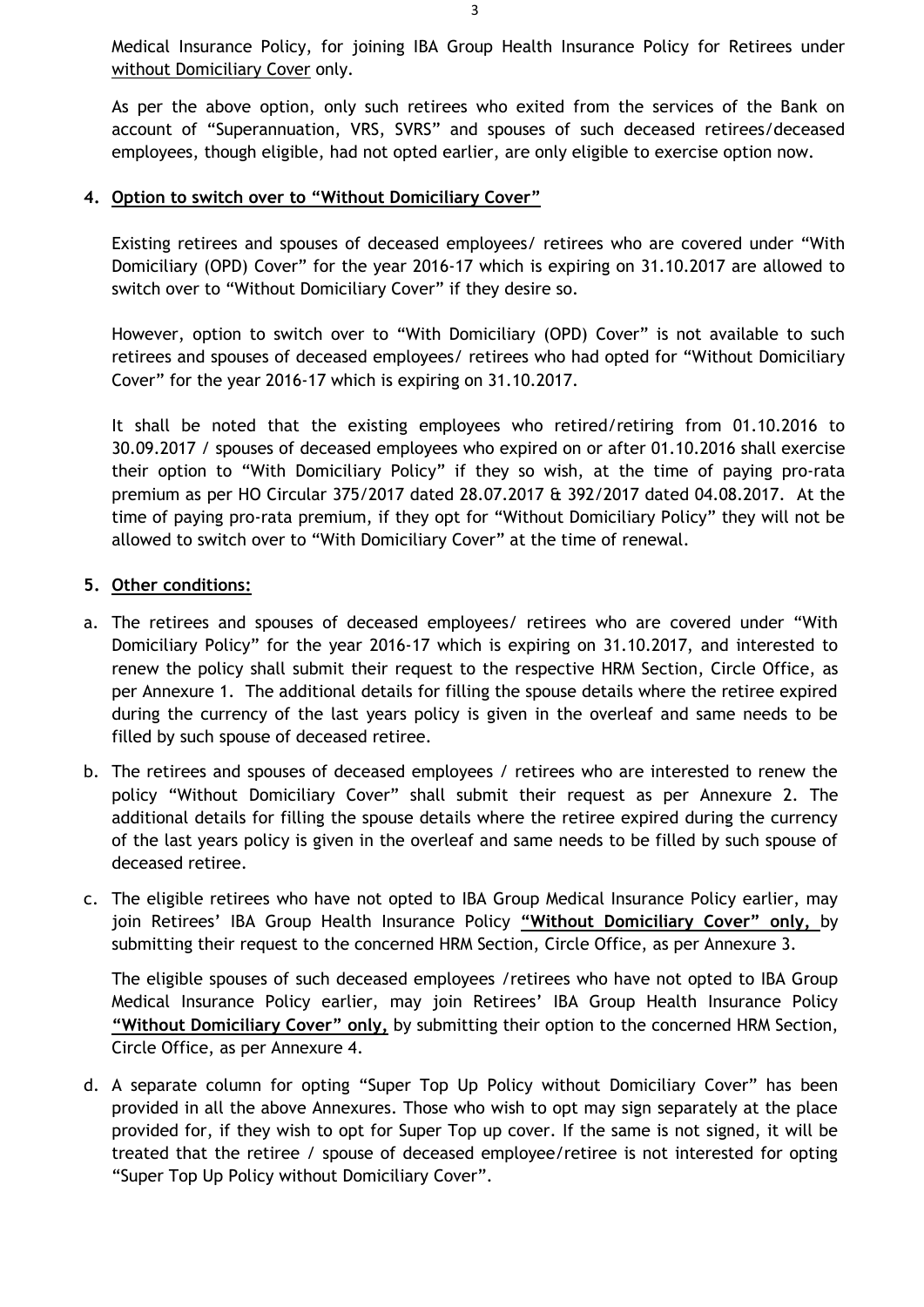- **e. The last date of receipt of option as per the Annexure - 1 or 2 or 3 or 4 shall be 23.10.2017. As such it shall be ensured that the option letters shall reach concerned HRM Section, Circle Office on or before 23.10.2017.**
- **f.** The request as per Annexure 1 or 2 or 3 or 4 shall be submitted to the HRM Section of Circle Office either personally / through post / courier only **and shall not be submitted to any other office/ branch. It may be noted that Bank shall not be responsible for the requests, if any received after 23.10.2017 or submitted at any other branch / office other than HRM Section, Circle Office.**
- g. Further, it is advised that retirees / spouses shall use the proper formats as indicated above. The duly signed Annexure may also be forwarded through mail by scanning in PDF format to the email ids of respective Circles given in the overleaf.\*
- h. In case the retirees and spouses of deceased employees/ retirees who do not submit any letter i.e. either as per Annexure 1 or 2 or 3 or 4 as above it shall be presumed that they are not interested in renewing the policy and accordingly their policy would not be taken up for renewal.
- i. It may also be noted that the retirees and spouses of deceased employees/ retirees who opt for renewal shall maintain sufficient balance in their account (registered while opting for the policy) as on 30.10.2017. If sufficient Balance is not maintained in the account it shall be presumed that such retirees are not interested in renewal of the policy and the Bank shall not be held responsible under any circumstances for the lapse of Insurance Policy.
- j. The terms, conditions & continuation of the scheme shall also be subject to Industry Level decision and the clarification/ interpretation of various terms and conditions of the scheme shall be strictly as communicated by the IBA/Insurance Company and the retirees shall be bound by the same and Bank will not be responsible for the same in any manner.

**K VIRUPAKSHA GENERAL MANAGER**